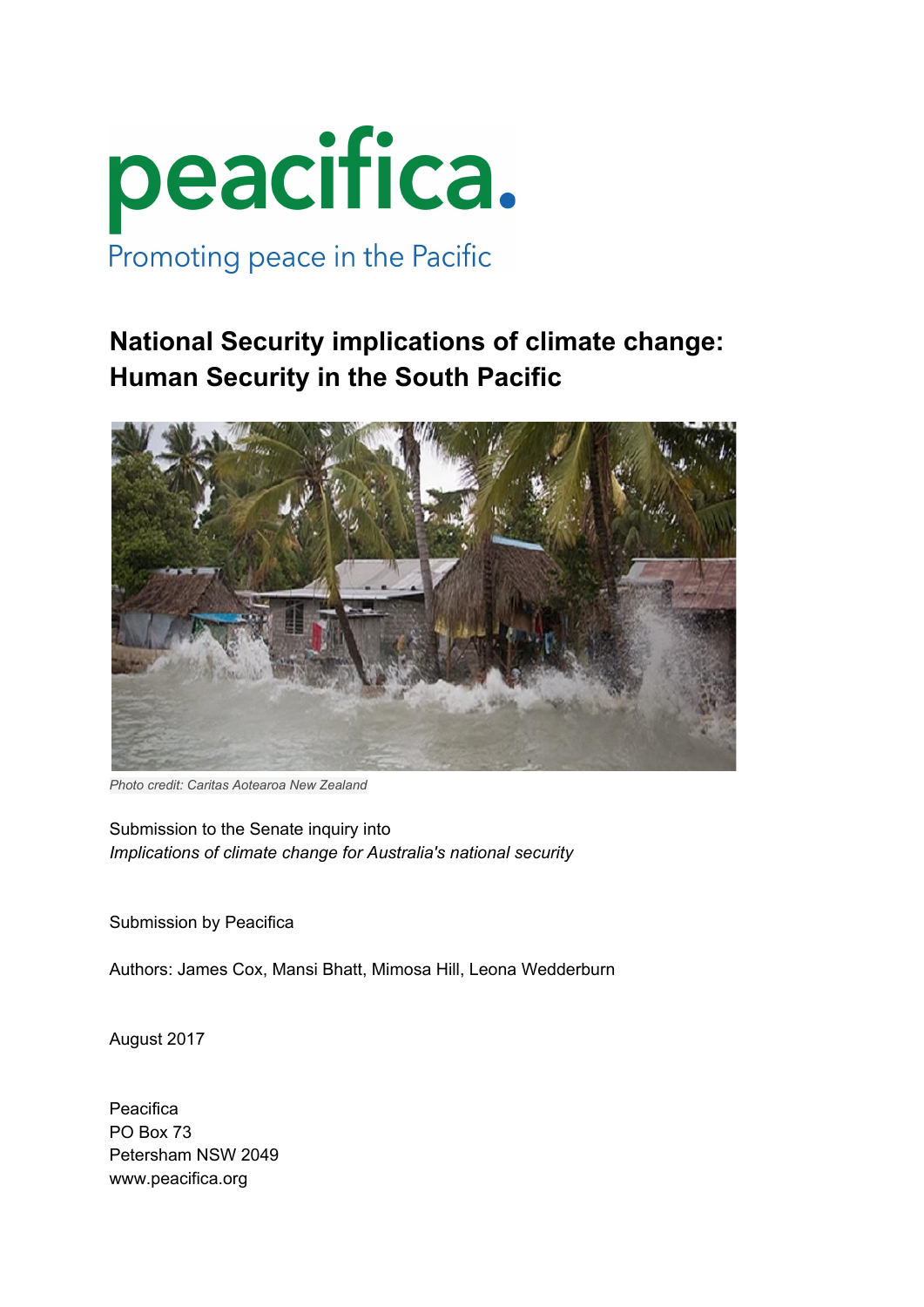This submission has been prepared by Peacifica, a peacebuilding NGO and advisory that works to highlight threats to peace and security in the South Pacific, to propose ways in which they can be addressed and support peacebuilders in the region. Climate change represents a pressing risk to peace and security for the South Pacific and for Australia, and Peacifica is pleased to have this opportunity to make a submission.

Peacifica's submission predominantly relates to paragraph (a) - 'the threats and long-term risks posed by climate change to national security and international security, including those canvassed in the *National security implications of climate-related risks and a changing climate* report by the United States Department of Defense' and paragraph (e) - 'the role of climate mitigation policies in reducing national security risks'. Some consideration of paragraphs (b) and (d) will follow on from those main items.

### **Introduction**

D.

The current and potential effects of climate change are increasingly evident. Changes in temperature, sea level, weather patterns and rainfall are affecting every area of life. Security is one of these areas of impact.

These security impacts are readily apparent in the Pacific region, and especially the South Pacific, including Australia. They range from the human scale, at which household food and water security is threatened by salinity, land loss and extreme weather, to the national level, where the viability of whole states is threatened. Climate change also affects the already restricted livelihood options for young people. Pacific populations are preparing for this change. In a contemporary recasting of their migratory past, they are increasingly mobile. Young people are encouraged to migrate, temporarily or permanently, for work and education, while some countries are already buying land or seeking agreements with governments of countries at less imminent climate risk.

The pressure that climate change brings as both threat multiplier and conflict driver means that *national* security issues for Australia and our neighbours are intimately bound up with *human* security across the region. Australia is the most powerful member of the South Pacific family and cannot ignore the situations that its neighbours face. We have the largest impact on climate, the greatest resilience, and the greatest potential to help.

This submission focuses on the human security end of the security spectrum, with reference to the Pacific Island Countries (PICs) of the South Pacific. It touches in particular on food and water security and the effects of climate change on youth, and explores their wider security consequences. It suggests where there are gaps in the Australian policy landscape, especially across the foreign affairs, defence and environment portfolios and makes a number of recommendations for a regionally focused approach to addressing the security impacts of climate change, including through comprehensive domestic and regional mitigation and adaptation work.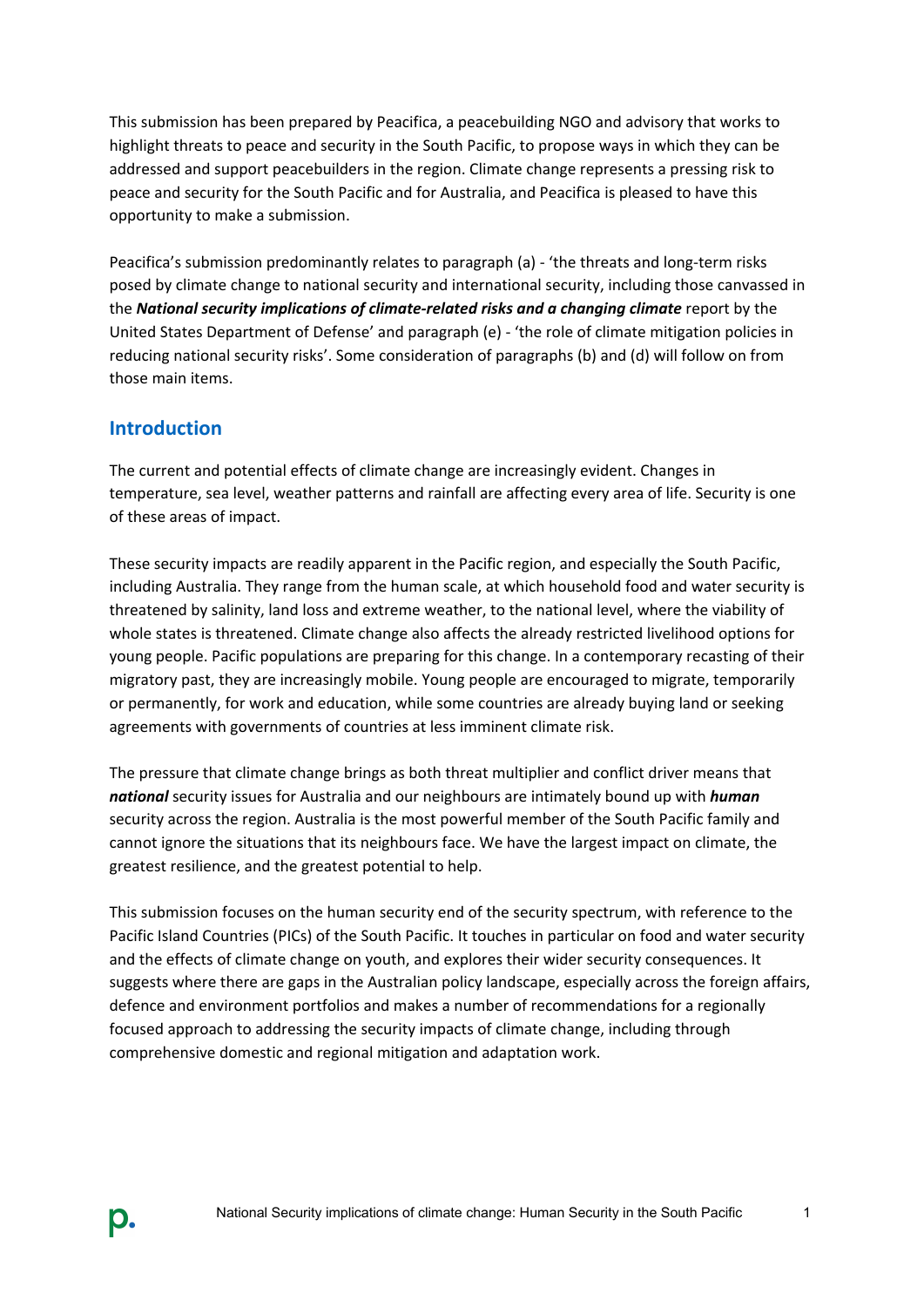### **Summary of Recommendations**

- 1. The Australian government should invest in changing the perception of its role in the region to one of leadership built on mutual respect through culturally appropriate support.
- 2. Australia must do more than assume the role of the region's principal security partner. It should support coordinated localised actions in a joint human security approach to development and national security.
- 3. Australia should work with PICs on long term plans to support climate induced migration as a viable adaptive measure, including through appropriate education assistance and employment programs that meet both Australia's labour needs and the aspirations, labour rights and skills of PIC workers. With examples of current migration in the Pacific leading to positive outcomes, preemptive and considered migration strategies could be seen as a relevant adaption strategy for many remote Pacific communities.
- 4. Australia should encourage, where possible, higher reliance on sustainable domestic food production that a) is cognisant of the effects of climate change on food production, and adapted accordingly, and b) utilises social structures, such as community based resource management, to engender long-term practises that promote food security from the community level.
- 5. Australia should limit shocks to economic mainstays with more effective regulations and use of exclusive economic zones, with the aim of promoting sustainable yet productive yields in fishery zones, and ensure ongoing viability of food importation.
- 6. Australia should support existing youth programs and initiatives and/or assist in the development of youth-driven leadership programs in the South Pacific, investing in programs that are context-sensitive
	- a. Ensure youth participation and decision-making ability in any Australian government undertaking that affects them, and encourage organisations working in the South Pacific to take the same approach
	- b. Establish broad-based links between youth collectives and organisations in the Pacific with those in Australia and across the region
- 7. Australia should support adaptive capacity-building on multiple governance levels, with a focus on key institutions such as: education, justice systems, and infrastructure
- 8. Australia should invest in opportunities for economic diversification
	- a. Support development of private-public partnerships

D.

- b. Develop use of renewable technologies for job creation and energy security
- 9. The Australian government should implement fully connected domestic and international climate change mitigation and adaptation policy.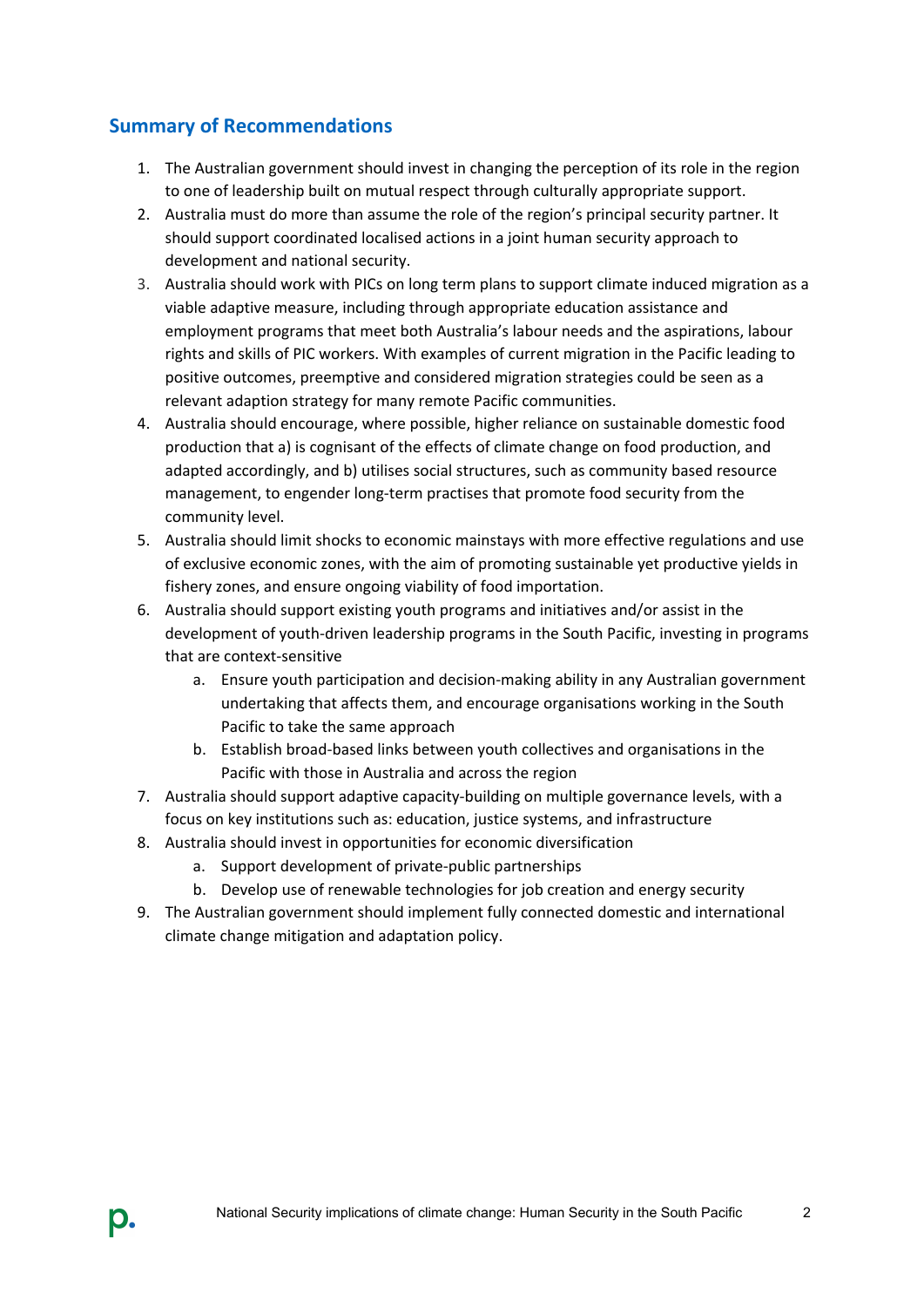## **Defining national security and human security**

By inviting comment on the roles of overseas development and humanitarian assistance, this inquiry implicitly recognises that there is a relationship between human security and national security. However it is not evident that the Australian government has its own clear definition of national security. The Department of Prime Minister and Cabinet suggests that "National security is all about keeping Australians safe and secure".<sup>1</sup> This broad definition has resulted in overwhelming focus on border protection, terrorism and organised crime without consideration of underlying human security factors.

These are certainly pressing national security issues, but without a more comprehensive definition this focus and 'homeland security' perspective may limit the government's capacity to focus on underlying drivers like climate change. Introducing human security into the national security discussion would be an effective way to change this.

Peacifica understands *national security* to refer to the defence of Australia's sovereignty and the safety and freedom of it citizens. This is assured primarily through the operations of the defence, intelligence and border security services.<sup>2</sup>

*Human security* focuses on the well-being of individuals and communities, and the degree to which they are 'free from want and free from fear'.<sup>3</sup> It encompasses economic, food, health, environmental, and political security, as well as assuring protection from violence. A human security approach recognises that these threats and long-term risks are mutually reinforcing and interconnected and that their impacts can spread into the wider region.<sup>4</sup> Human security depends on individual and community resilience to external shocks - including the effects of climate change - and drives forces that affect national security (and vice versa). Assuring the well-being and sustainable lifestyles of all, including of our neighbours, is manifestly in the interests of Australia's national security.

## **Australia as a part of the South Pacific region**

Australia faces the South Pacific, and has diverse historical and ethnic ties to Pacific peoples. Becoming a fully engaged member of the Pacific community is in our strategic, social and economic interests.<sup>5</sup> As noted in the submission by Peacifica and partners to the Foreign Policy White paper process:

<sup>5</sup> Australian Government Department of Defence (ADF), *2016 Defence White Paper,* p 74 [www.defence.gov.au/whitepaper/docs/2016-defence-white-paper.pdf](http://www.defence.gov.au/whitepaper/docs/2016-defence-white-paper.pdf)



<sup>1</sup> Department Of The Prime Minister And Cabinet, *National Security*, 2017, [www.pmc.gov.au/national-security](http://www.pmc.gov.au/national-security) <sup>2</sup> "National security is the safekeeping of the nation as a whole. Its highest order of business is the protection of the nation and its people from attack and other external dangers by maintaining armed forces and guarding state secrets...Because national security entails both national defense and the protection of a series of geopolitical, economic, and other interests, it affects not only defense policy, but foreign and other policies as well." <http://index.heritage.org/military/2015/important-essays-analysis/national-security/>

<sup>3</sup> United Nations Development Programme, *Human Development Report* 1994, p 24 <http://hdr.undp.org/en/content/human-development-report-1994>

<sup>4</sup> United Nations Trust Fund for Human Security, *Human Security in Theory and Practice: An Overview of the Human Security Concept and the United Nations Trust Fund for Human Security,* 2009, p 6-7 <http://bit.ly/21SP9ub>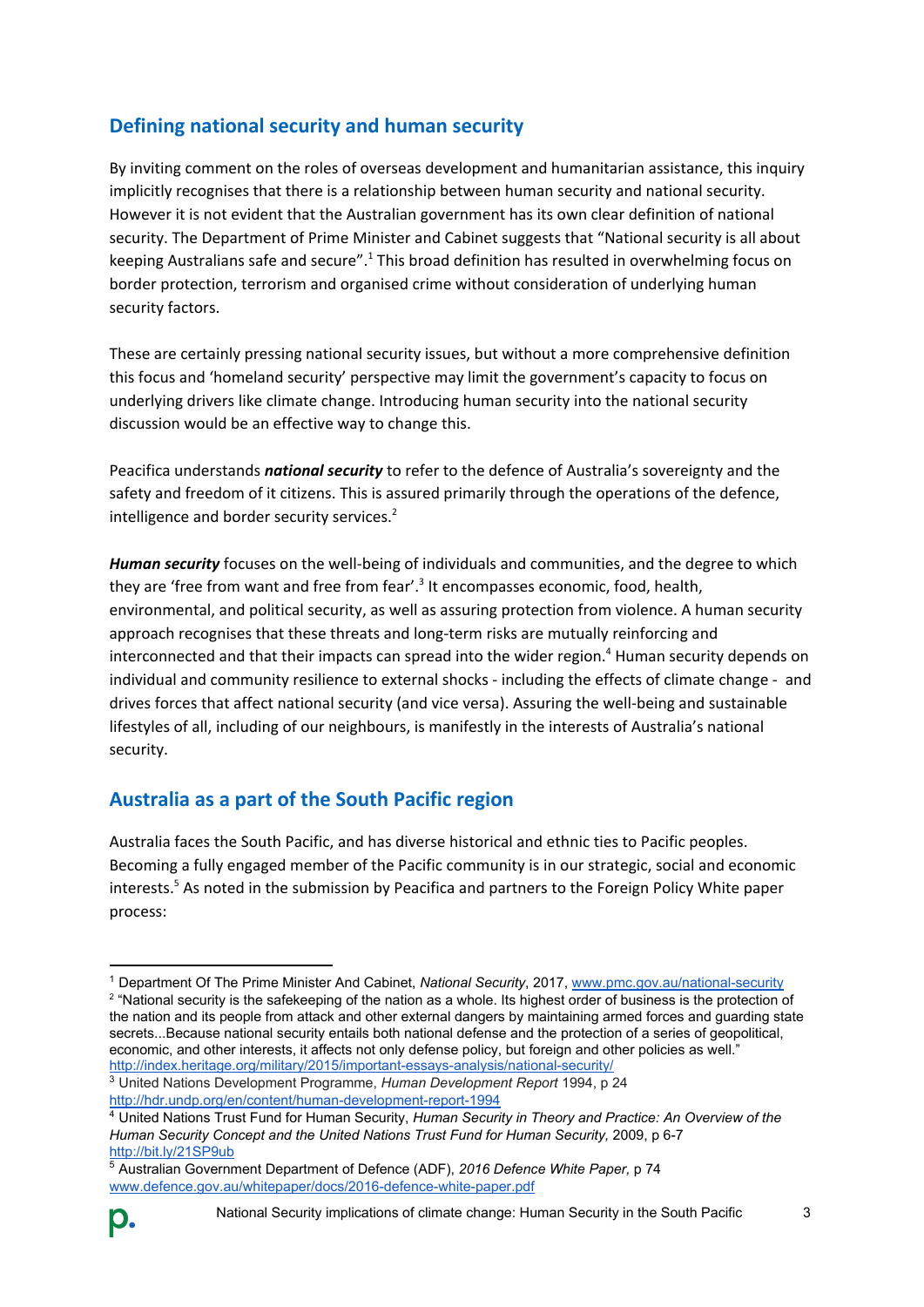*"In today's globalised world, violence, climate change and human mobility are less restrained by borders than ever before. So too are social, economic and cultural activities... Our foreign policy, if oriented towards peace and preventive diplomacy, can ensure that economic, political, social and cultural ties are nurtured, in ways that advance Australia's interests by enhancing mutual regard and understanding. It also will contribute to regional security and to countering the spreading of violent extremism. Importantly, this consideration needs to be applied to countries with lesser economic and political power, especially those in the Pacific, as with our larger neighbours. For Pacific Island states, Australia looms large as a natural regional focal point."* 6

However Australia's engagement in the region "has been characterised by unclear, inconsistent and competing interests and intentions that have reduced its effectiveness and undermined Australia's influence".<sup>7</sup> Its approach to ensuring the stability of fragile states, security and cohesion in the region has often focused on reacting to relatively shorter term traditional security threats to governance, policing assistance and disaster relief aid of Pacific Island states.<sup>8</sup>

Australia's regional influence and leadership is perceived to be declining. It has been excluded from regional institutions like the Pacific Islands Development Forum and Pacific Small Island Developing States group, and Pacific Island states are increasingly looking to establish external partner relationships with China and Russia.

Pacific Islanders recognise better than Australians that climate change blurs the lines between domestic and international. The threat constitutes a risk to everyone - those already feeling the impacts, and those who will feel them if appropriate mitigation and adaptation measures are not undertaken now. Regional leaders, including Kiribati's former President and climate statesman Anoke Tong and Fiji's Prime Minister Bainimarama have challenged Australia to 'face the reality'<sup>9</sup> and suggested that it was part of a 'coalition of the selfish'<sup>10</sup> due to its climate change policies. Australian support for Pacific voices in international fora (like the Paris talks) is not backed up by policy, particularly domestic climate change policies towards coal mining and reef protection. Exclusion based on differences in domestic climate change policy or perceived 'domineering' behaviour threatens Australia's long term national security through reduced capacity to implement collaborative responses, and diminishes relationships with our Pacific neighbours.

Pacific Island Countries are acting now to adapt to climate change. This is most evident in reinvigorated migration activities, with considerable movement of young people and in some cases purchase of new land in other PICs. The small population of the Pacific means that this migration in itself is not a significant direct security threat to Australia, $^{11}$  but it may lead to cascading and destabilising population movements and pressures across the South Pacific region. In addition the possibility of diminished sovereignty over some territories like Kiribati and Tuvalu may result in

<sup>6</sup> Cox, Schmeidl et al, *Applying a critical peacebuilding perspective to Australia's foreign policy Submission to the Australian Foreign Policy White Paper consultation* March 2017, p 8<http://bit.ly/dfatpeacebuilding>

<sup>7</sup> Wallis, J. *Crowded and complex: The changing geopolitics of the South Pacific.* Special Report from the Australian Strategic Policy Institute, April 2017, p 6 http://bit.ly/2vsaa3K

 $8$  Wallis, J. p 23

<sup>9</sup> Sydney Morning Herald "Kiribati President's challenge to Australians: do you care?" 19 November 2015 [http://www.smh.com.au/environment/kiribati-presidents-challenge-to-australians-do-you-care-20151119-gl2swk.ht](http://www.smh.com.au/environment/kiribati-presidents-challenge-to-australians-do-you-care-20151119-gl2swk.html) [ml](http://www.smh.com.au/environment/kiribati-presidents-challenge-to-australians-do-you-care-20151119-gl2swk.html)

 $10$  Bainimarama, F. 'Hon PM Bainimarama Speech at the Closing of Pacific Ministers Meeting on Strengthening Climate Change Resilience' Suva, 28 October 2015. http://bit.ly/2hqyNJ1

<sup>11</sup> See generally McAdam, J. *Andrew & Renata Kaldor Centre for International Refugee Law Submission for the* inquiry into the Implications of climate change for Australia's national security, 2017.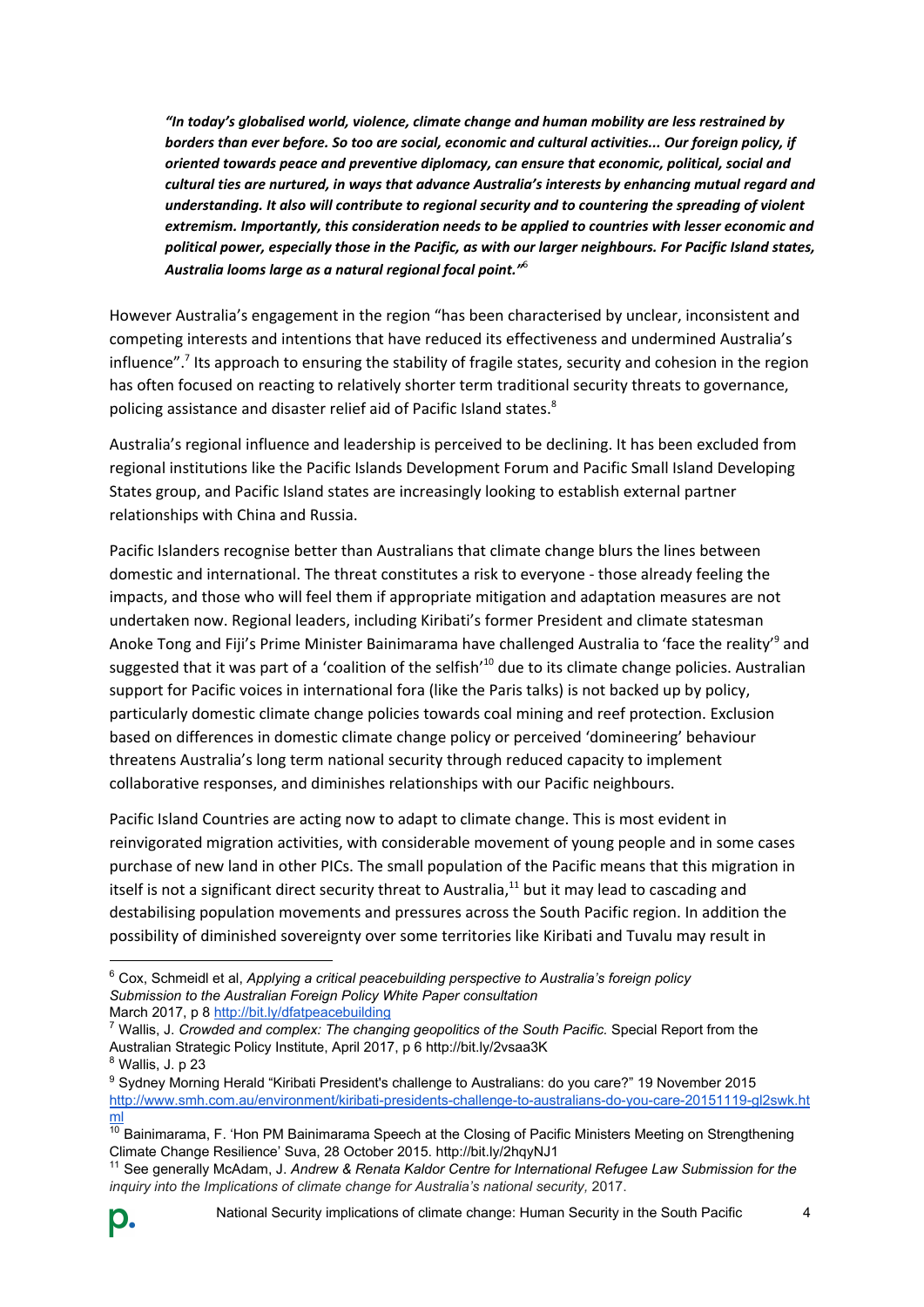further destabilisation as other sovereign powers take advantage. As with all movements of people, regional, collaborative approaches to managing them and welcoming those who need new homes (in Australia or elsewhere in the region) will significantly reduce the cost of those movements and risk of conflict. Initiatives like the Pacific Seasonal Worker scheme and assistance for secondary and tertiary education for Pacific Island people should be expanded, with a variety of jobs and opportunities available.

#### *Recommendations:*

- **1. The Australian government should invest in changing the perception of its role in the region to one of leadership built on mutual respect through culturally appropriate support.**
- **2. Australia must do more than assume the role of the region's principal security partner. It should support coordinated localised actions in a joint human security approach to development and national security.**
- **3. Australia should work with PICs on long term plans to support climate induced migration as a viable adaptive measure, including through appropriate education assistance and employment programs that meet both Australia's labour needs and the aspirations, labour rights and skills of PIC workers. With examples of current migration in the Pacific leading to positive outcomes, preemptive and considered migration strategies could be seen as a relevant adaption strategy for many remote Pacific communities. 12**

## **Summary of the effects of climate change on the South Pacific**

The impacts of climate change on Pacific Island states are increasingly recognised and documented. These impacts include:

- Land degradation and loss (impacting economic livelihoods, food security, cultural life)
- Higher sea levels
- Loss of freshwater through saltwater intrusion
- More frequent and stronger extreme weather events
- Spread of waterborne and vector-borne diseases, such as cholera, typhoid, malaria and dengue
- Degradation of fisheries (impacting both food security and economic well-being
- Loss of future development opportunities.<sup>13</sup>

These impacts, individually and collectively, affect the human security of Pacific Island peoples, and thus the security of the region overall, including Australia. Development cooperation, in combination with action in labour and economic policy can influence the conflict risks associated with these effects. Two climate impacts - on food and water, and on young people, are discussed in more detail here.

<sup>&</sup>lt;sup>12</sup> Birk and Rasmussen, "Migration from atolls as climate change adaptation: Current practices, barriers and options in Solomon Islands' *Natural Resources Forum 28* 2014 <sup>13</sup> SPREP Factsheet: Pacific Climate Change

[https://www.sprep.org/climate\\_change/PYCC/documents/pacificclimate.pdf](https://www.sprep.org/climate_change/PYCC/documents/pacificclimate.pdf)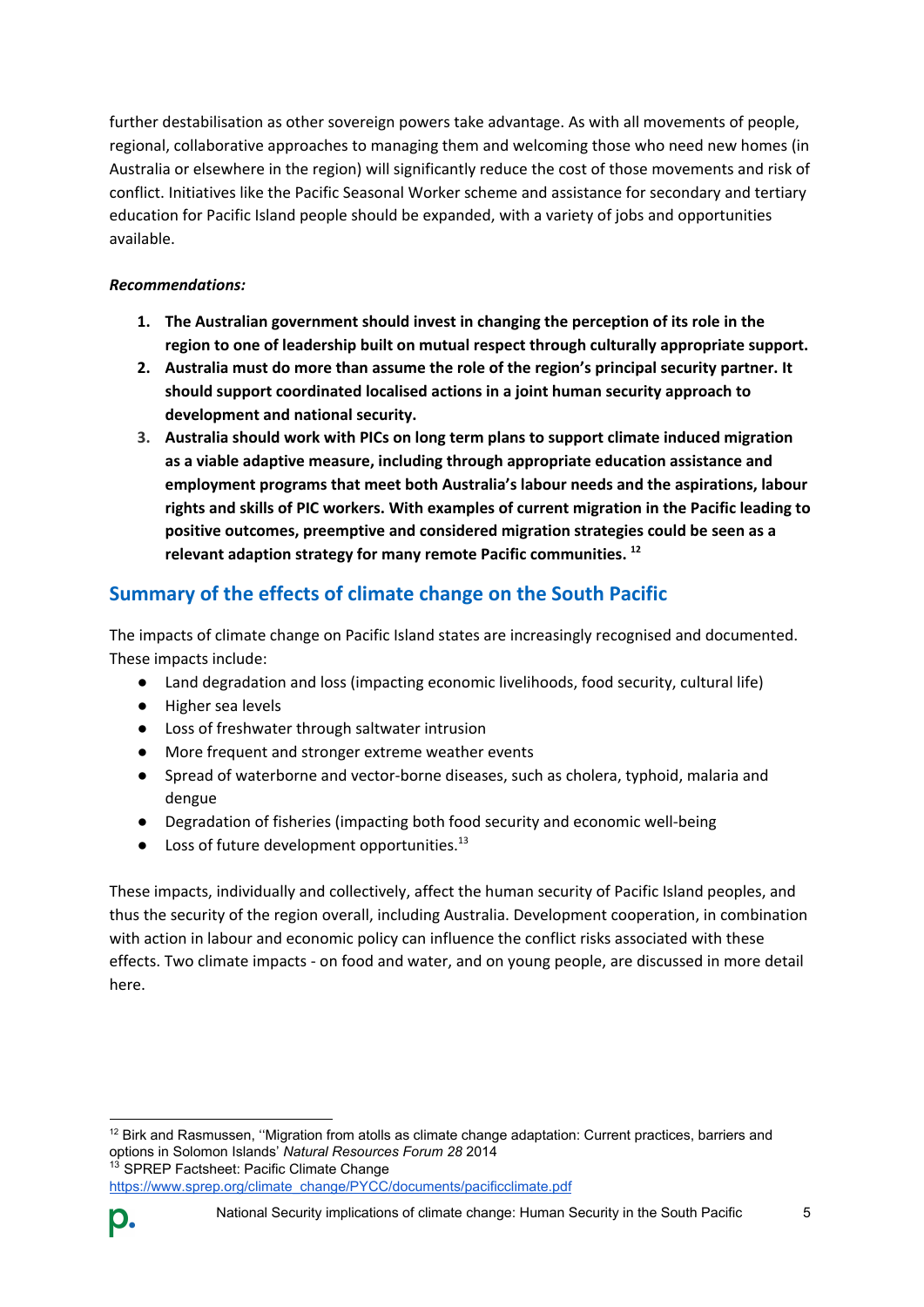#### Food and Water - see also Annex 1

Climate impacts in the Pacific are manifesting through their effects on food production, which are compromising human security in the region and have the potential to spark regional security issues. Climate change becomes a human security threat in conjunction with a range of underlying socioeconomic factors that characterise provision of food in the Pacific, and heighten existing risks to food security, including a heavy dependence upon agriculture and fisheries for food production, which is supplemented by importation of food. These methods of food provision are at risk twofold from direct and indirect impacts of climate change. First, ecological systems supporting crops and fisheries will be fundamentally undermined, reducing potential for endogenous food production if adaptive methods are not implemented. Second, the ability to supplement food supply with imports is at risk from declining national incomes from economic mainstays reliant upon functioning and profitable ecosystems.

Food insecurity also holds wider implications for the stability of the region – including its effects on health and as a push factor for conflict and migration:

- Undernutrition and overnutrition, as pre-existing risk factors in the Pacific Islands, are highly likely to be exaggerated by impacts of climate change on food security. Diarrhoeal disease has been shown to be sensitive to changes in climatic conditions, namely impacts of climate change on freshwater sources.
- High dependence upon natural resources for subsistence, livelihoods and broad-based economic stability mean environmental factors are becoming increasingly critical determinants of decisions that affect national security.<sup>14</sup> Smaller returns from agriculture and fisheries will contribute to significant livelihood contraction, which may increase the risk that people will join armed groups.<sup>15</sup> Food insecurity is also a push factor for environmental migration which has been linked to the outbreak of conflict. 16

#### *Recommendations:*

As part of its effort to build regional partnerships founded on mutual respect and collaboration, Peacifica recommends that Australia should :

- **4. Encourage, where possible, higher reliance on sustainable domestic food production that a) is cognisant of the effects of climate change on food production, and adapted accordingly, and b) utilises social structures, such as community based resource management, to engender long-term practises that promote food security from the community level.**
- **5. Limit shocks to economic mainstays with more effective regulations and use of exclusive economic zones, with the aim of promoting sustainable yet productive yields in fishery zones, and ensure ongoing viability of food importation.**

<sup>14</sup> Reuveny, 'Climate change-induced migration and violent conflict' 2007 *Political Geography* 26(6) p 661

<sup>15</sup> Barnett, 'Climate change, human security and violent conflict' 2007 *Political Geography* 26(6) p 644 <sup>16</sup> Reuveny, 2007 p 668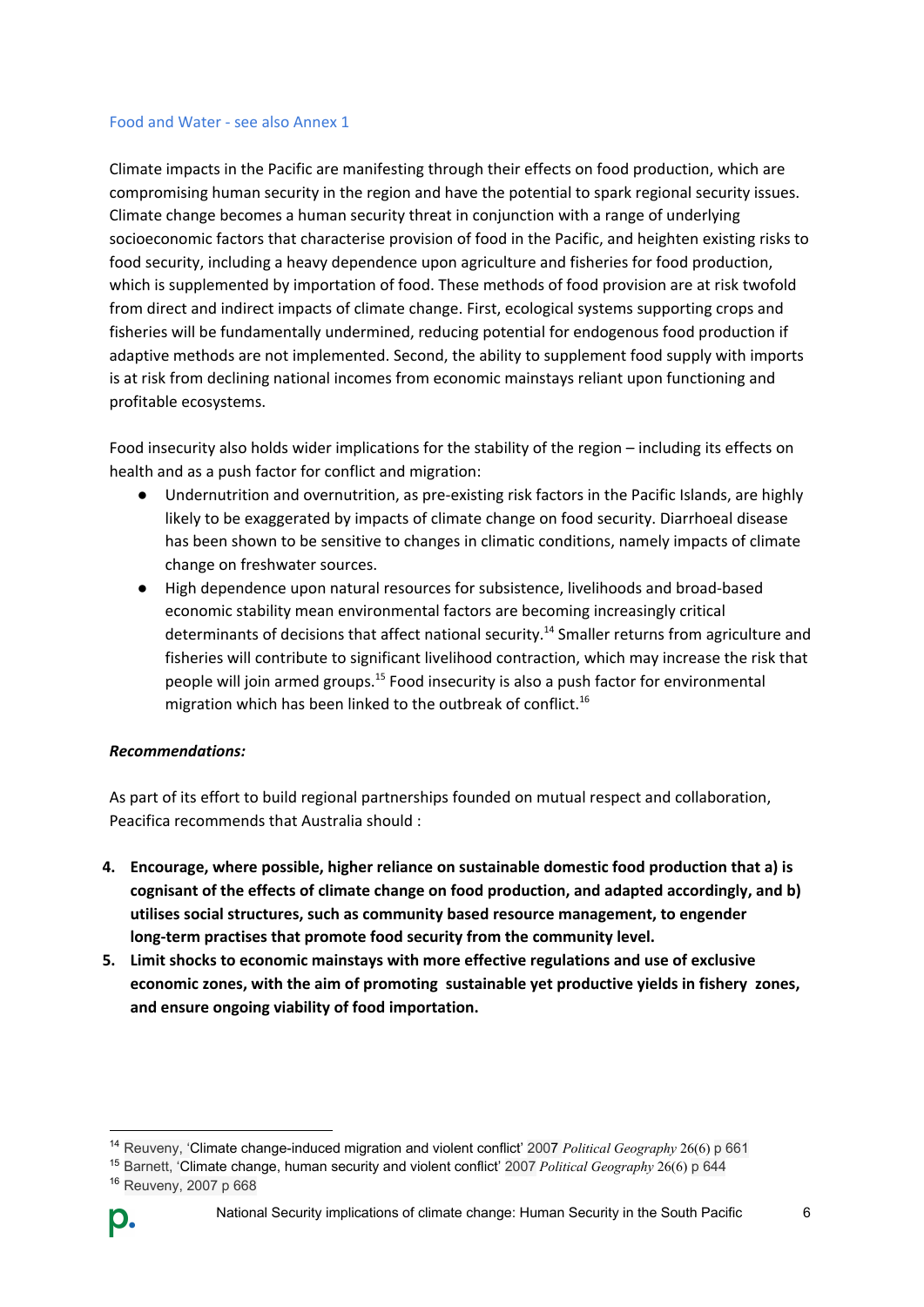#### Youth - see also Annex 2

For the 1.8 billion youth across the globe, climate induced changes will determine their future livelihoods by threatening water and food security, weakening their economic security, and by undermining their health and safety. The most vulnerable young people remain those in the Global South, the heaviest burden carried by those who produce the least impact on global temperature rise. In Solomon Islands and PNG, young people recognise that climate change is exacerbating social, economic and political tensions. In both countries intensified resource scarcity and permanent urban migration in search of work are challenging state capacity to provide opportunities and services to sustain livelihoods and maintain peace.

While the impacts of climate change on the livelihoods of young people presents significant risks of instability, the possibility to generate long-lasting positive change will be greater than ever. There is significant potential in youth as agents of change and leadership. In the South Pacific, youth have shown they are capable of leading the transition to sustainable development. If effectively harnessed, youth voices, their decision-making ability and their political participation can help minimise human security risks and contribute to the South Pacific's capacity to overcome climate change threats. Australia should consider the following recommendations as it continues its partnership with countries in the Pacific:

- **6. Support existing youth programs and initiatives and/or assist in the development of youth-driven leadership programs in the South Pacific, investing in programs that are context-sensitive**
	- **a. Ensure youth participation and decision-making ability in any Australian government undertaking that affects them, and encourage organisations working in the South Pacific to take the same approach**
	- **b. Establish broad-based links between youth collectives and organisations in the Pacific with those in Australia and across the region**
- **7. Support adaptive capacity-building on multiple governance levels, with a focus on key institutions such as: education, justice systems, and infrastructure**
- **8. Invest in opportunities for economic diversification**
	- **a. Support development of private-public partnerships .**
	- **b. Develop use of renewable technologies for job creation and energy security**

# **Current Australian climate change and security policy: gaps and points of difference**

Australian climate change policy is a patchwork that, under the umbrella of the Paris agreements, is only starting to be stitched together. From a security perspective, there are relevant elements of climate change policy in the Defence, Foreign Affairs and Environment portfolios. Looking across them from the perspective of national and human security in the South Pacific region, it appears that:

- 1. Australian climate change policy is, appropriately, mainly domestic in focus.
- 2. Australia does not take mitigation seriously. Australia has not been able to implement a coherent and comprehensive mitigation policy - demonstrated most potently by the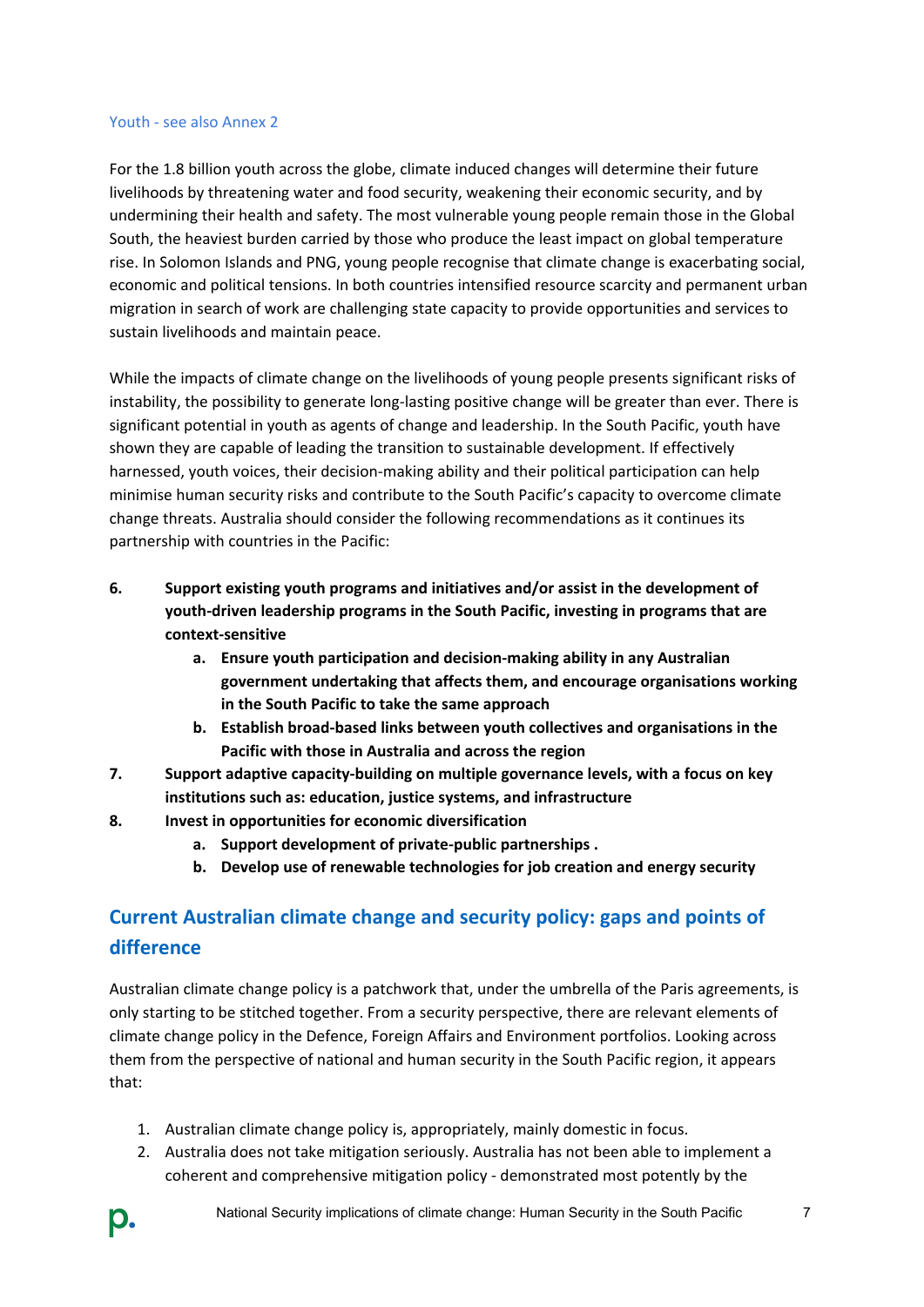continued push to open the Galilee Basin to coal mining, against all economic and environmental sense. By relinquishing the opportunity to lead in this area Australia has undermined its reputation in the region and hampered global action.<sup>17</sup>

- 3. Australian engagement climate action overseas falls into two categories:
	- a. Cooperation with other industrialised countries on implementing aspects of the Paris agreement
	- b. Implementing climate related aid projects in other countries, Pacific Island states prominent among them.
- 4. The Department of Defence's potential climate policy, as captured in the 2016 Defence White Paper, is perhaps the most nuanced from a security perspective.
- 5. There is little coherence between Australia's domestic and overseas climate action.

Perhaps the most concerning problem in Australia's climate change policies at the moment is in the separation between its domestic and international action, in both adaptation and mitigation. Prime Minister Turnbull has suggested that while mitigation can be carried out at a regional or planetary scale, "adaptation and resilience is very much a local issue."<sup>18</sup> From a national security perspective this is a misreading of the situation. Building resilience to climate change effects can certainly done from a regional perspective as it entails not only local level actions but also multi-country agreements for the handling of displaced populations.

This is a problem in the South Pacific, for reasons discussed earlier in this submission. Australia's significant contribution to regional security - most notably in the RAMSI program - is well recognised, but also enjoys criticism for its inconsistency and lack of commitment to full engagement as a Pacific nation.<sup>19</sup> The strongest Pasifika critics identify Australia as a manifestation of colonialism and characterise climate change in similar terms. This makes it difficult for Australia to be part of a Pacific-wide movement to mitigate the effects of - and adapt to - climate change.<sup>20</sup>

Recommendations:

**9. The Australian government should implement fully connected domestic and international climate change mitigation and adaptation policy.**

 $20$  Though beyond the scope of this paper, full reconciliation between settler Australians and Australia's Aboriginal and Torres Strait Islander peoples would be an important step towards a more authentic relationship with our Pacific neighbours



<sup>&</sup>lt;sup>17</sup> Wesley Morgan ["Pacific pariah: how Australia's love of coal has left it out in the diplomatic cold](http://theconversation.com/pacific-pariah-how-australias-love-of-coal-has-left-it-out-in-the-diplomatic-cold-64963)" The Conversation, 11 September 2016.

<sup>18</sup> Turnbull, M Press conference<https://www.pm.gov.au/media/2016-09-09/doorstop-pacific-island-forum>

<sup>19</sup> Wallis, J, *Pacific Power? Australia's Strategy in the Pacific Islands*, Melbourne University Press, July 2017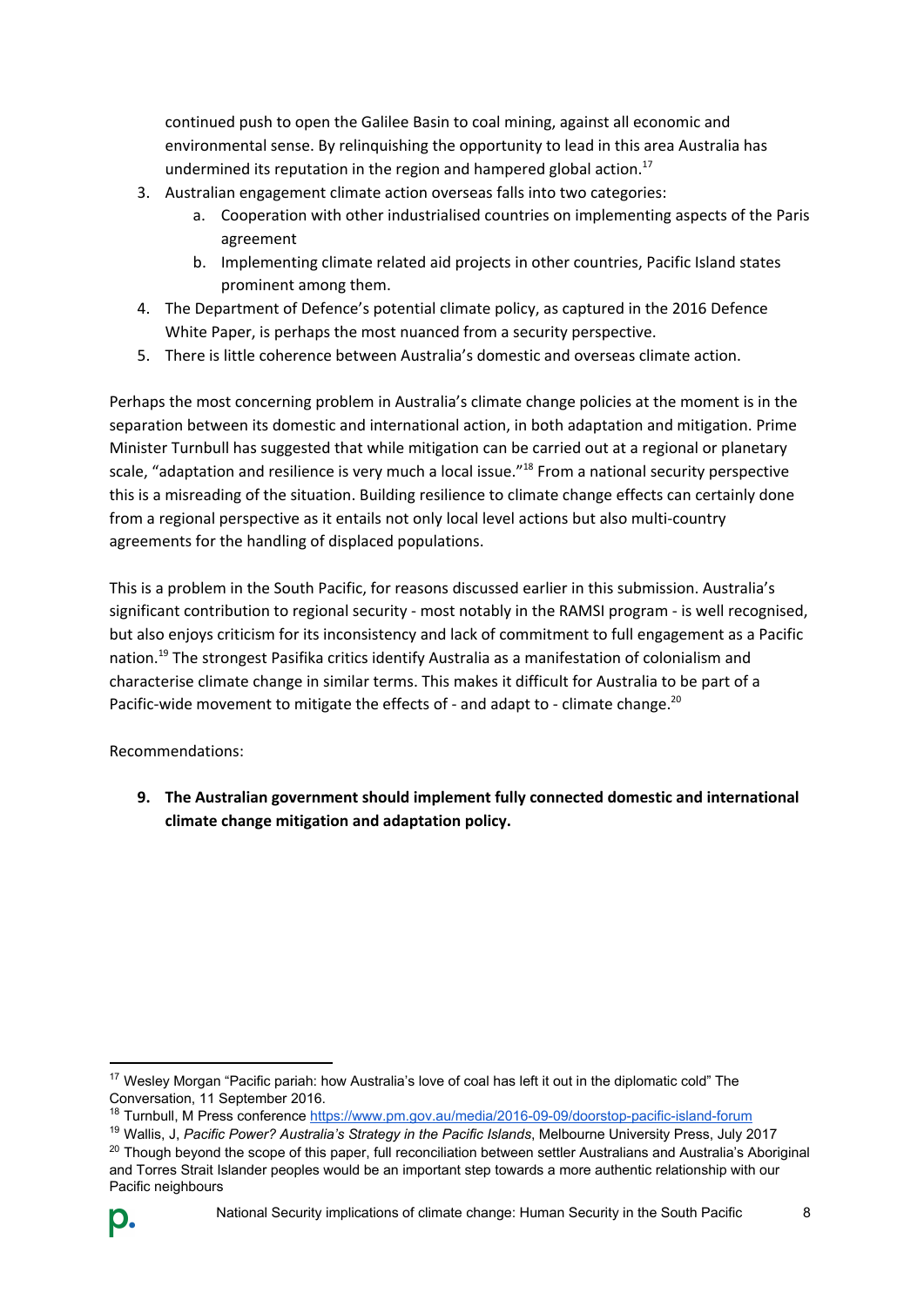### **Annex 1 - Food and Water**

This case study explores one dimension of how climate change is undermining human security in the South Pacific, and therefore the security of the region. It confirms the need for Australia to refocus its security approach to prioritise collaborative support for mitigation and adaption to climate change.

Climate impacts are manifesting in the Pacific through their effects on systems of food and water production, which are compromising human security in the region and have the potential to spark regional security issues. Climate change becomes a human security threat in conjunction with a range of underlying socioeconomic factors that characterise provision of food and water in the Pacific, and serve to heighten the risk these countries face to food, and therefore human, insecurity. Apart from the role food security also plays in ensuring human security, it holds wider implications for the stability of the region – including knock on effects on health, and as a push factor for migration and conflict.

The ecological impacts of climate change will have profound impacts on the ability of Pacific communities to produce food endogenously through agricultural and fishery yields. Fish consumption is a key source of protein, providing 50–90 % of dietary animal protein in rural areas.<sup>21</sup> However, a range of climate-induced changes are contributing to unprecedented variation, decline and local extinction in coastal fisheries.<sup>22</sup> A shortfall in the ability of reef fisheries to supply the protein needs for the populations of several Pacific Island countries is expected by 2030.<sup>23</sup>

Alongside fisheries, Pacific communities conduct agriculture for subsistence, and as the sole or main source of income.<sup>24</sup> Climate change is contributing to increased extreme weather events, land degradation and increased pressure on already limited freshwater sources.<sup>25</sup> Changes to rainfall patterns will be particularly detrimental as Pacific communities rely largely on rainfed agriculture.<sup>26</sup>

These changes combine with a range of socioeconomic and demographic factors in the Pacific to undermine food security. First, increasingly limited capacity to produce food will undermine capacity to meet food needs due to a heavy dependence on subsistence agriculture and fishing. For example, in Vanuatu 80% of the population relies on household food gardens and regular fishing trips play food production and food security, concentrated in rural communities.<sup>27</sup> This reliance is exacerbated by a move over recent decades away from traditional agricultural practices, ultimately decreasing

 $21$  Bell, J. D., Reid, C., Batty, M. J., Lehoday, P., Rodwell, L. et al., 'Effects of climate change on oceanic fisheries in the tropical Pacific: implications for economic development and food security' 2013 2013 *Climatic Change* 119 p 211

<sup>&</sup>lt;sup>22</sup> Albert et al., 'Keeping Food on the Table: Human Responses and Changing Coastal Fisheries in Solomon Islands' 2015 *PloS ONE* 10(7) p 7

<sup>23</sup> Albert et al., 2015, p 2

<sup>24</sup> Barnett, 'Dangerous climate change in the Pacific Islands: food production and food security*'*, 2011 *Regional Environmental Change* 11 p 231

<sup>&</sup>lt;sup>25</sup> Barnett, 2011 p. 232; Meehl, 'Vulnerability of freshwater resources to climate change in the tropical pacific region*'* 1996 *Water, Air and Soil Pollution* 92(1-2) p. 204

<sup>26</sup> Barnett, 2011 p 230

<sup>27</sup> Food and Agriculture Organisation of the United Nations, *Climate change and food security in pacific island countries* 2008 p 38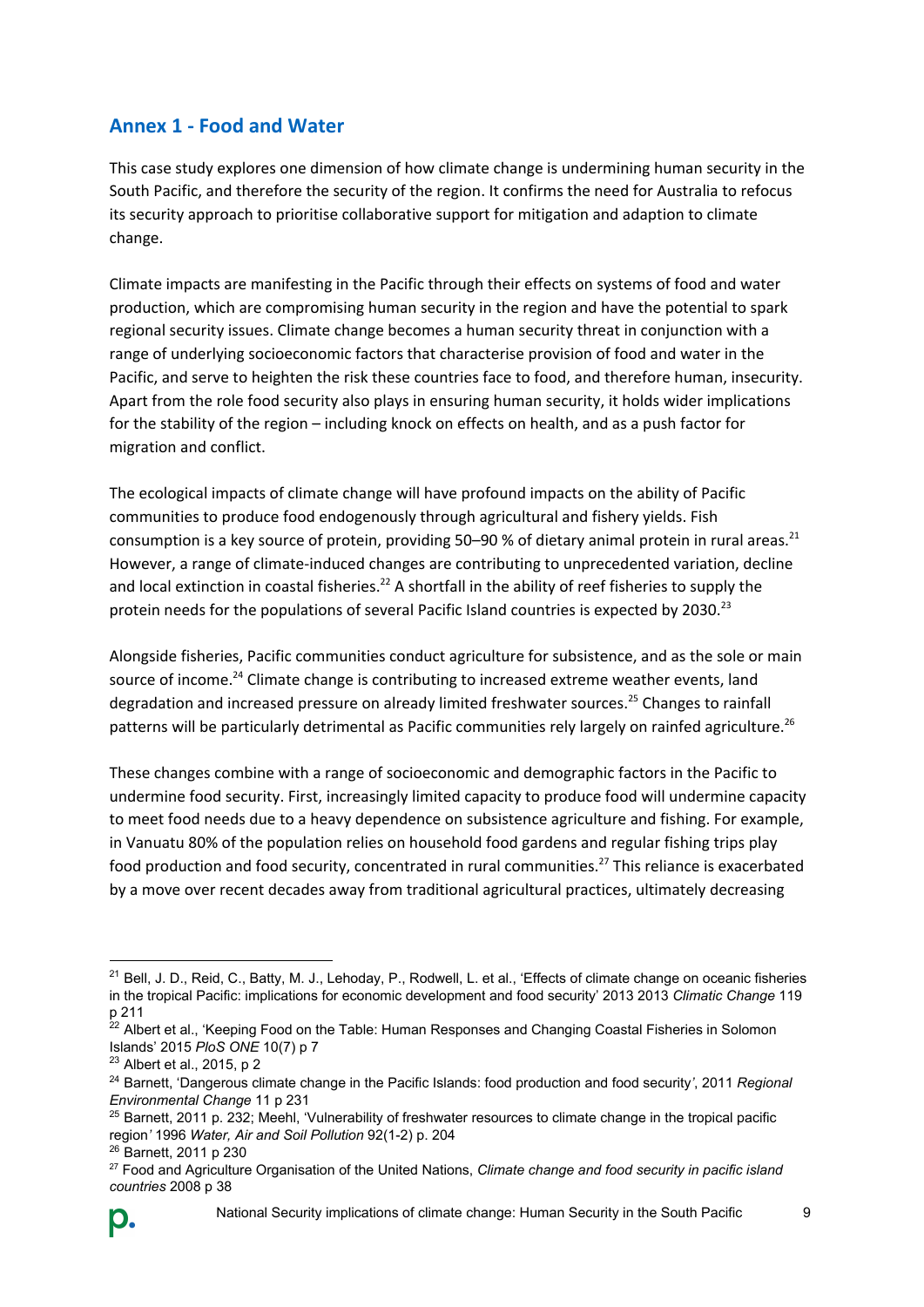crop variety and resilience to shocks.<sup>28</sup> The pressure that climate change and extreme events will put on small scale food production is a cause for concern, especially as mechanisms to account for food shortfalls are lacking.<sup>29</sup>

In a context of growing populations and increasing dependence on food imports, food security in the Pacific is increasingly a function of the ability to pay for it. So, negative impacts of climate change on national incomes will be a critical cause of food insecurity. This exposes Pacific states which are economically dependent upon sectors at risk from climate change to food insecurity. For example the Marshall Islands relies on heavy importation (up to 90%) of food staples.<sup>30</sup> However, its economy depends in large part on agriculture and fisheries which are at risk from climate change (FAO, 2008: 128). Therefore, a critical share of their food stock is subject to volatile international commodity prices and relies upon at-risk sectors of the economy, creating a situation of food insecurity (FAO, 2008: 9, 126). Tourism, a major source of income for many Pacific Island states, may also be affected by climate change, further exacerbating income insecurity in the region.

A final factor expands on the idea of economies at risk from the effects of climate change on primary industries. The sale of fishing licenses in exclusive economic zones to overseas commercial fishing businesses is a significant source of national income for many Pacific Island nations, especially those such as Kiribati, Nauru and Tuvalu with little other economic leverage. Many Pacific Islands also capitalise on the fish industry with domestic fish processing operations, with over USD\$60 million having been invested in new plants in the region in recent years.<sup>31</sup> However, the adverse ecological effects of climate change on fish stocks will undermine this economic benefit.<sup>32</sup>

<sup>32</sup> Barnett, 2011, p 235



<sup>28</sup> Campbell, 'Development, global change and traditional food security in Pacific Island countries' 2015 *Regional Environmental Change* p 15

<sup>29</sup> Food and Agriculture Organisation, 2008, p 38

<sup>30</sup> Food and Agriculture Organisation, 2008 p 128

<sup>31</sup> Bell et al., 2013, p 202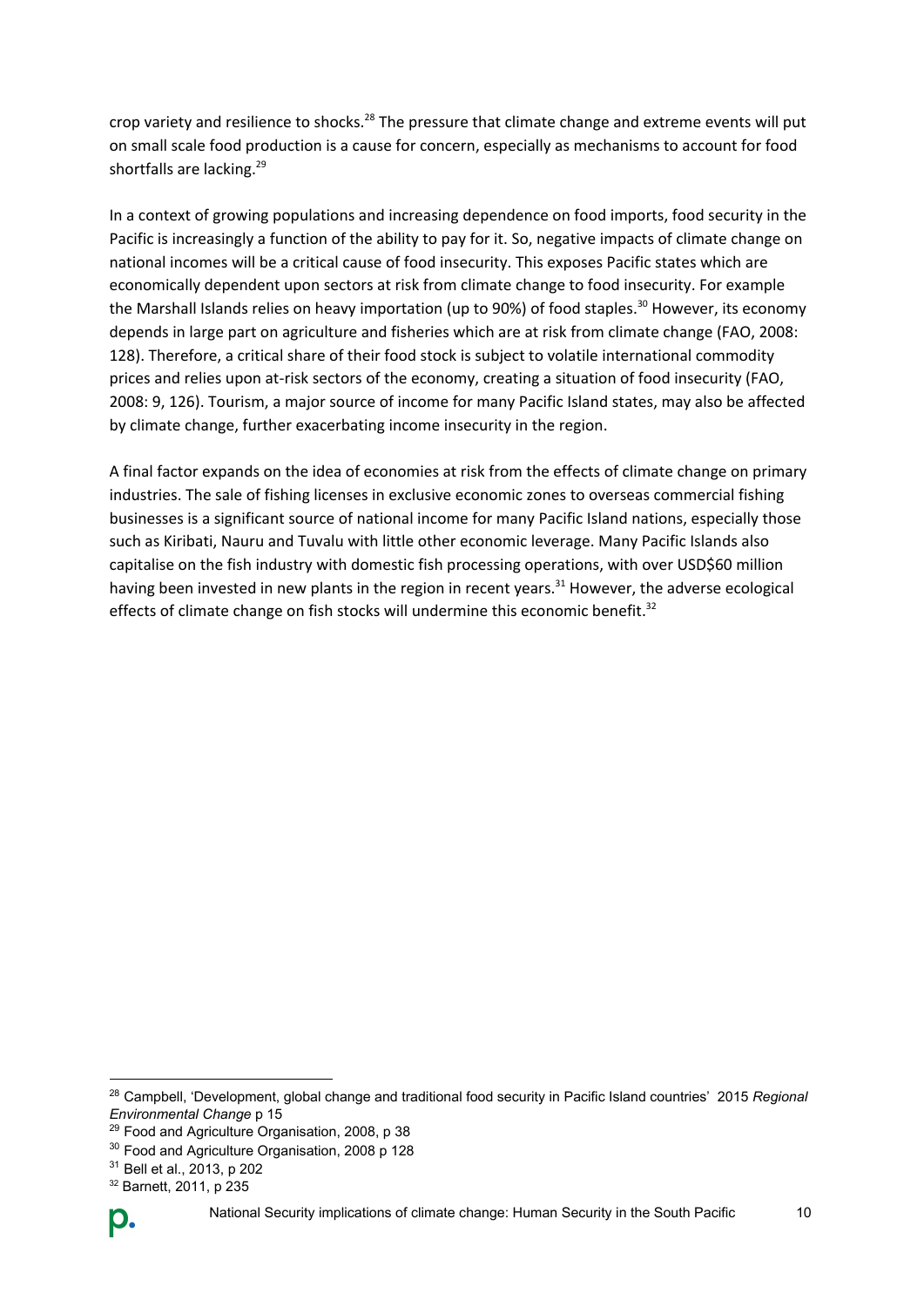### **Annex 2: Youth**

For the world's 1.8 billion youth, $33$  climate induced changes will determine their future livelihoods through their impact on water and food security, economic security and health and safety.<sup>34</sup> The most vulnerable young people are those in the Global South,<sup>35</sup> who have had the least impact on global temperature rise. In our region the youth of Solomon Islands and Papua New Guinea (PNG) continue to be heavily impacted by the (in)actions of Australia, and other high-greenhouse gas emitting countries.

In Solomon Islands and PNG, young people, who comprise 31 per cent of the total population in both countries, recognise that climate change is exacerbating social, economic and political tensions. In both countries the climate induced changes of *resource scarcity*, intensified by production decline in natural resources, food production or water availability, and *permanent urban migration* in search of work are driving factors in minimising state capacity to provide opportunities and services to sustain livelihoods and maintain peace, and contribute to human insecurity by increasing the risk of violent conflict.<sup>36</sup> The contributions of these two state functions to human security are analysed in more detail below.

Assuring the human security of the young populations of these countries requires collaborative initiatives that protect their freedom of choice, right to demand representative local and national institutions, economic opportunities, and well-being. These need to be part and parcel of Australia's national security outlook. Overly securitised responses to the issues facing young people may not address the underlying climate and other social and economic drivers of conflict. Indeed they have been shown to be ineffective<sup>37</sup> and detrimental.<sup>38</sup>

#### *State capacity to provide opportunities and services to sustain livelihoods & maintain peace*

Climate change impacts upon national governance structures in PICs by increasing infrastructure costs, decreasing revenues from primary industry, tourism, fisheries and logging, undermining the provision of public services, and limiting the capacity of agencies and institutions to respond and adapt to climate change itself.<sup>39</sup> In Solomon Islands and PNG, weak capacity, inadequate public service skills and corruption are pre-existing structural impediments fostering poor governance. The persistence of poor governance, combined with increased natural hazards and rapid rural-urban migration driven by climate change, will weaken these countries' ability to provide opportunities and services, especially for young people who seek education, employment and livelihood security. Government capacity to respond to resource scarcity, particularly of food and water, can affect a household's ability to purchase food items, health care or invest in education.

<sup>33</sup> PRB, *The World's Youth 2013 Data Sheet,* 2013,<http://www.prb.org/pdf13/youth-data-sheet-2013.pdf>

<sup>34</sup> United Nations, *World Youth Report: Youth and Climate Change,* 2010, p 15

 $35$  United Nations, 2010, p 15

<sup>36</sup> Barnett, J and Adger, W.N., 'Climate change, human security and violent conflict', 2007 *Political Geography* 26

<sup>&</sup>lt;sup>37</sup> McGovern, K and Choulai, B. Case Study of Solomon Islands Peace and Conflict-related Development *Analysis,* 2005, UNDP, p 3

<sup>&</sup>lt;sup>38</sup> Barnett, 'Security and climate change', 2003 Global Environmental Change 13

<sup>39</sup> Barnett, Adger, 2007, p 643; United Nations, *Climate change and its possible security implications: report of the Secretary-General*, A/64/350, 11 September 2009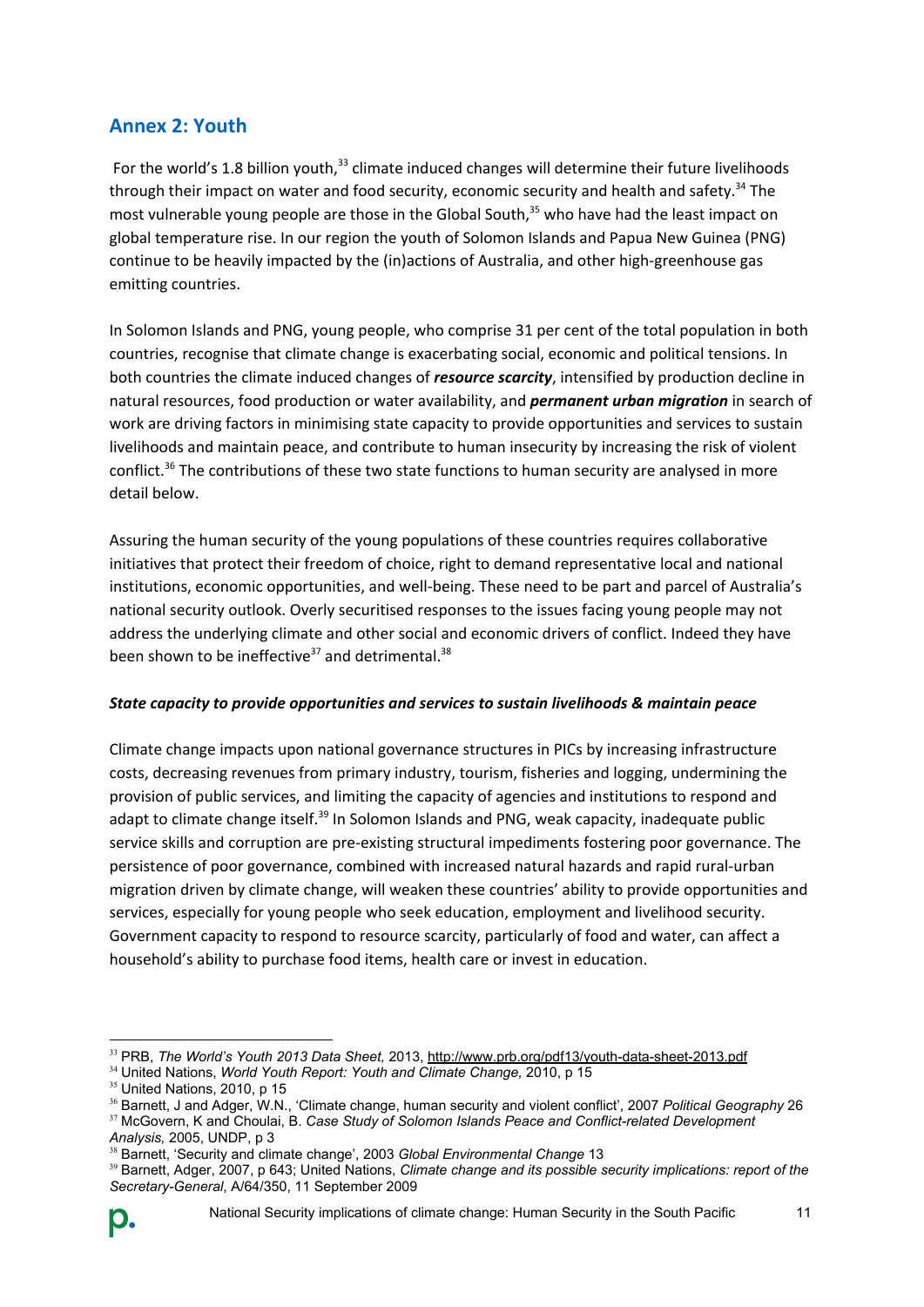Provision of basic services to young people, especially women and girls assists 'in ending cycles of conflict, poverty, hopelessness and frustration.'<sup>40</sup> Women, girls and rural populations disproportionately suffer from resource scarcity. $^{41}$  Girls are often first to be removed from schools during climate-related events to assist at home, and rural populations have less access to basic services to mitigate crop and livestock loss, often resulting in forced migration. The inequitable distribution of and access to government services, including education, especially for youth, is also a determinant of political dissatisfaction and conflict. Weak institutional capacity in PNG, particularly of skilled teachers, may overwhelm the education sector and 'reinforce the trend towards declining law and order'.<sup>42</sup> Such inadequate access to and the poor quality of education saw youth engagement in violence during the Solomon Islands conflict, known as 'the Tensions' that took place from 1998-2003, swell due to the growth of an uneducated and idle youth population in Honiara, capital of Solomon Islands. 43

A young workforce can bolster productivity if economic opportunities are present. However, decreasing revenues from loss of fisheries, decline in agricultural outputs<sup>44</sup> and falling demand for extractive resources is stretching the capacity of PNG and Solomon Island governments to provide sustained economic opportunities for young people. PNG is set to experience the most significant economic losses from projected climate change of all PICs.<sup>45</sup> It also faces a youth bulge, where, similar to Solomon Islands, young people seek economic opportunities in urban centres, partly driven out of rural areas by food and water shortages.

Governance capacity may be overextended, yet efforts to sustain livelihoods and build peace among urban and rural youth populations may be strengthened when young people are able to engage in governance, political and educational processes and have decision-making power over their livelihoods. Australian support for adaptive capacity development across governance institutions, both local and national in PICs, may make significant strides in strengthening human security for youth in the Pacific Islands.

### *Direct and indirect impacts of climate change on human security of youth may increase the risk of violent conflict*

A history of conflict in Solomon Islands and PNG, coupled with urban migration and high youth populations, make climate change implications on human and regional security particularly alarming. The interconnection of climate change with existing social, economic and political grievances and poor governance has detrimental effects on human security, causing livelihood contraction and the risk of violent conflict.<sup>46</sup> The human insecurity-conflict nexus is not new to either country and their post-conflict environments continue to challenge peacebuilding efforts.

<sup>40</sup> Cox, Schmeidl et al, p 11

<sup>41</sup> See more a[t www.gender-climate.org](http://www.gender-climate.org/)

<sup>42</sup> Hayward-Jones, J, "The future of Papua New Guinea: old challenges for new leaders", 2016 Lowy Institute, 17 March

<sup>43</sup> UNICEF, *Solomon Islands Case Study in Education, Conflict and Social Cohesion,* 2014, p 7

<sup>44</sup> Total employment in agriculture in PNG and Solomon Islands is at 69% and 68% respectively, making the capacity of both countries adapting to climate change limited (see Rosegrant et al, Climate change, food security, and socioeconomic livelihood in Pacific Islands, 2015)

<sup>45</sup> ADB, The Economics of Climate Change in the Pacific, 2013, p 74

<sup>46</sup> Collier, P, The Bottom Billion, 2007